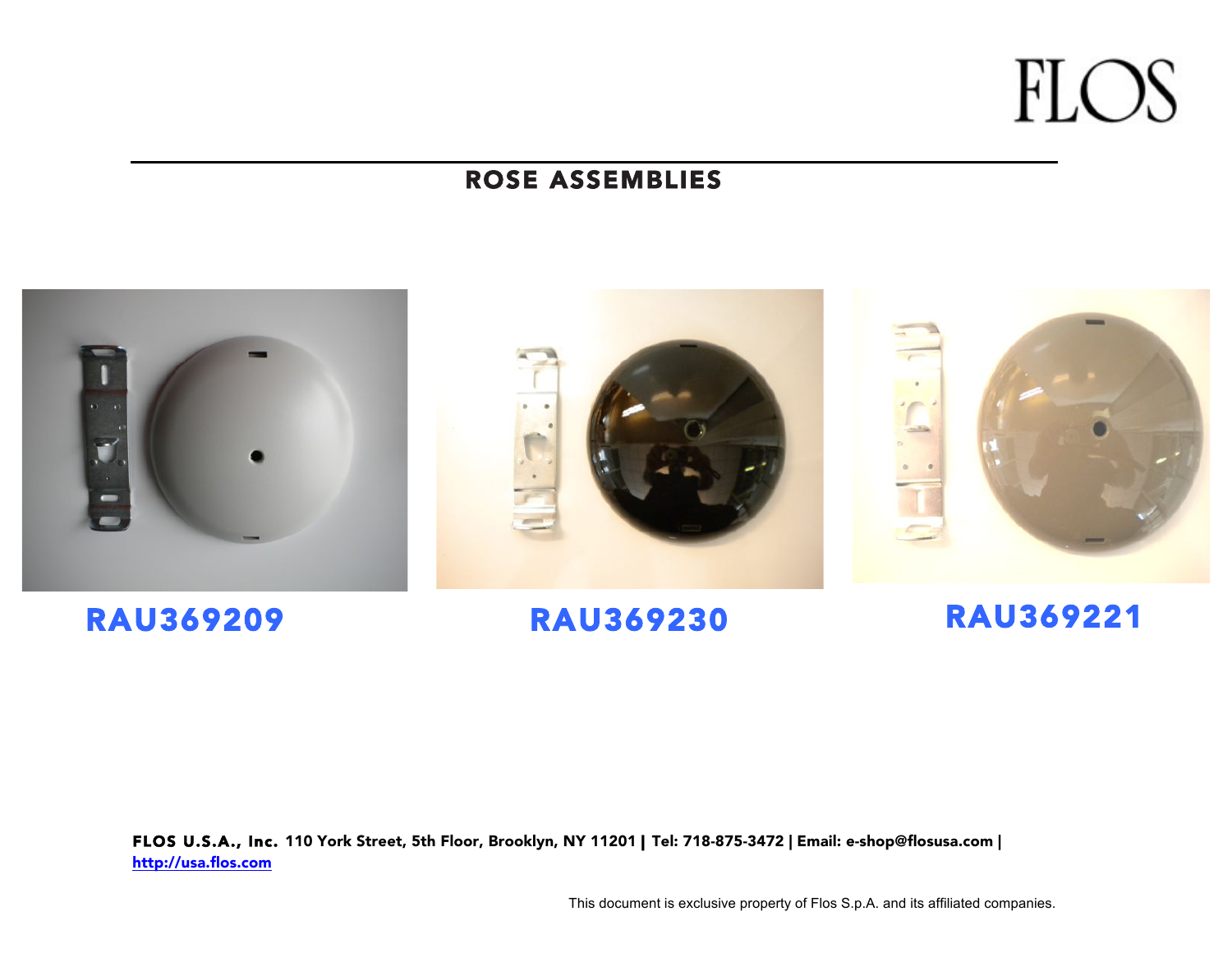## $F(A)$

WARNING! When installing and whenever acting on the appliance, ensure that the power supply has been switched off.

For the installation of the spare-part, it is necessary to consult a qualified electrician.



Insert the steel cable (E) through the two holes of the ceiling attachment stud, regulate the height of the steel suspension wire and fasten the locking screw. Cut off the excess wire. Loosen screws of the cable clamp (F), regulate the height of the electrical cable and fasten back the screws of the cable clamp (F). Cut off the excess electrical cable and carry-out the electrical connection (Phase: black, Neutral: white, Earth: green; the white dashes of the wire indicates the neutral wire) in the junction box.

Ensure the correct installation of the mounting plate (B) and the ceiling attachment (C) to the junction box (A). Snap on the ceiling attachment, the ceiling rose (D).